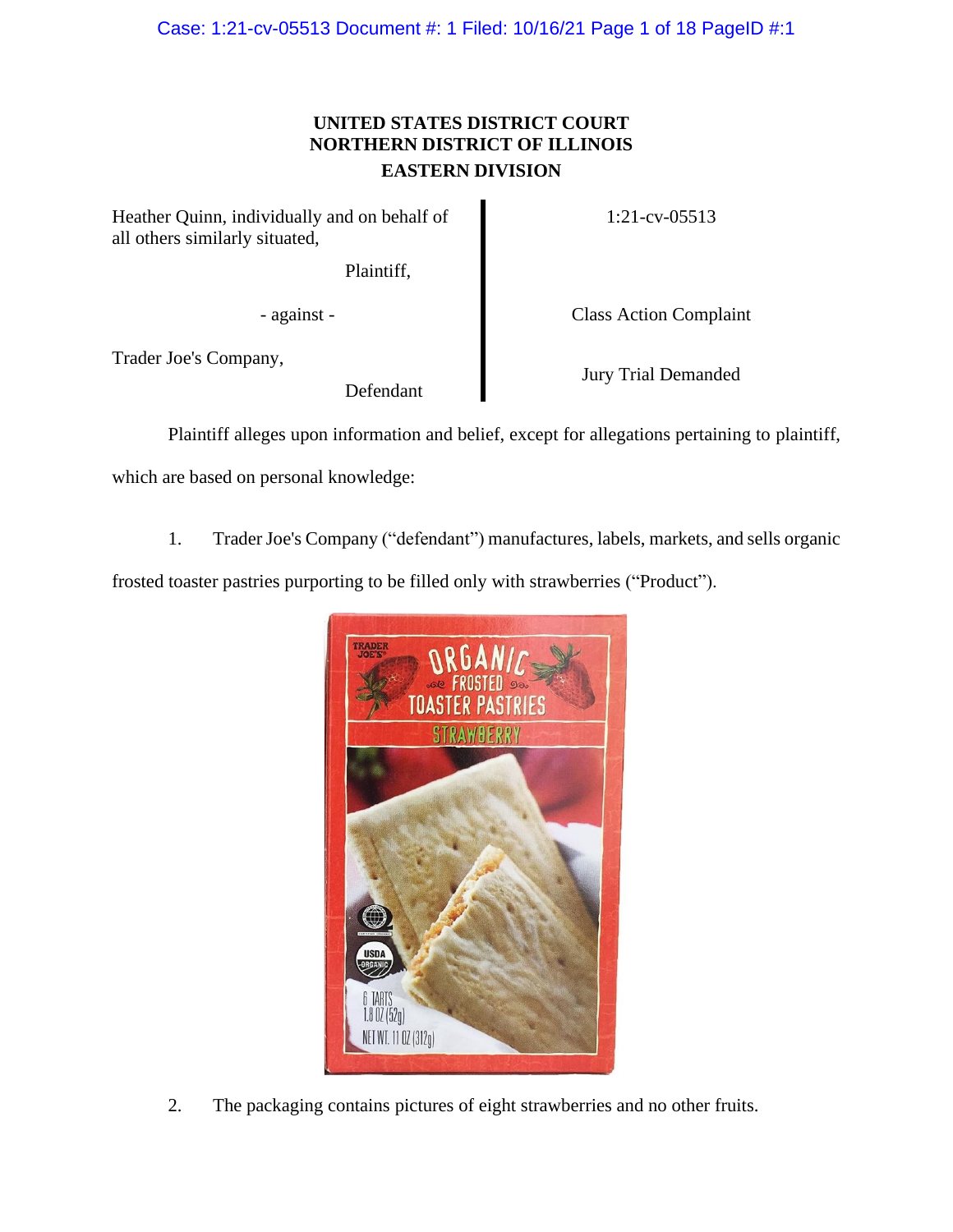3. The side panel describes the attributes of the Product:



A far cry from typical toaster pastries, Trader Joe's Organic Frosted Toaster Pastries are made with organic ingredients like organic whole wheat flour, organic evaporated cane sugar, and organic fruits purees. They're made without artificial flavors, preservatives or synthetic colors. You could say they're organically delicious. And there's one sure fire way to find out. Pop one in the toaster. Remove. Eat. You'll be glad you did.

4. This description is written on a farm fence background, surrounded by strawberries, furthering the impression that the Product's filling is only or mostly strawberries, and that the nonfilling ingredients are of the highest quality.

5. The representations are misleading because they give consumers the impression the fruit filling contains a greater relative and absolute amount of strawberries than it does.

# **I. INCREASE IN SNACKING FUELS EMPHASIS ON HEALTHY INGREDIENTS**

6. Research shows that consumers are eating fewer meals and more snacks.

7. Many consumers seek snacks which are a "healthy indulgence," which is a "a treat with all the flavor and taste desired, without the guilt of eating something 'bad' for you," due to the presence of ingredients known to confer positive health benefits.<sup>1</sup>

<sup>&</sup>lt;sup>1</sup> FONA International, Trend Insight: Indulgence, November 28, 2018.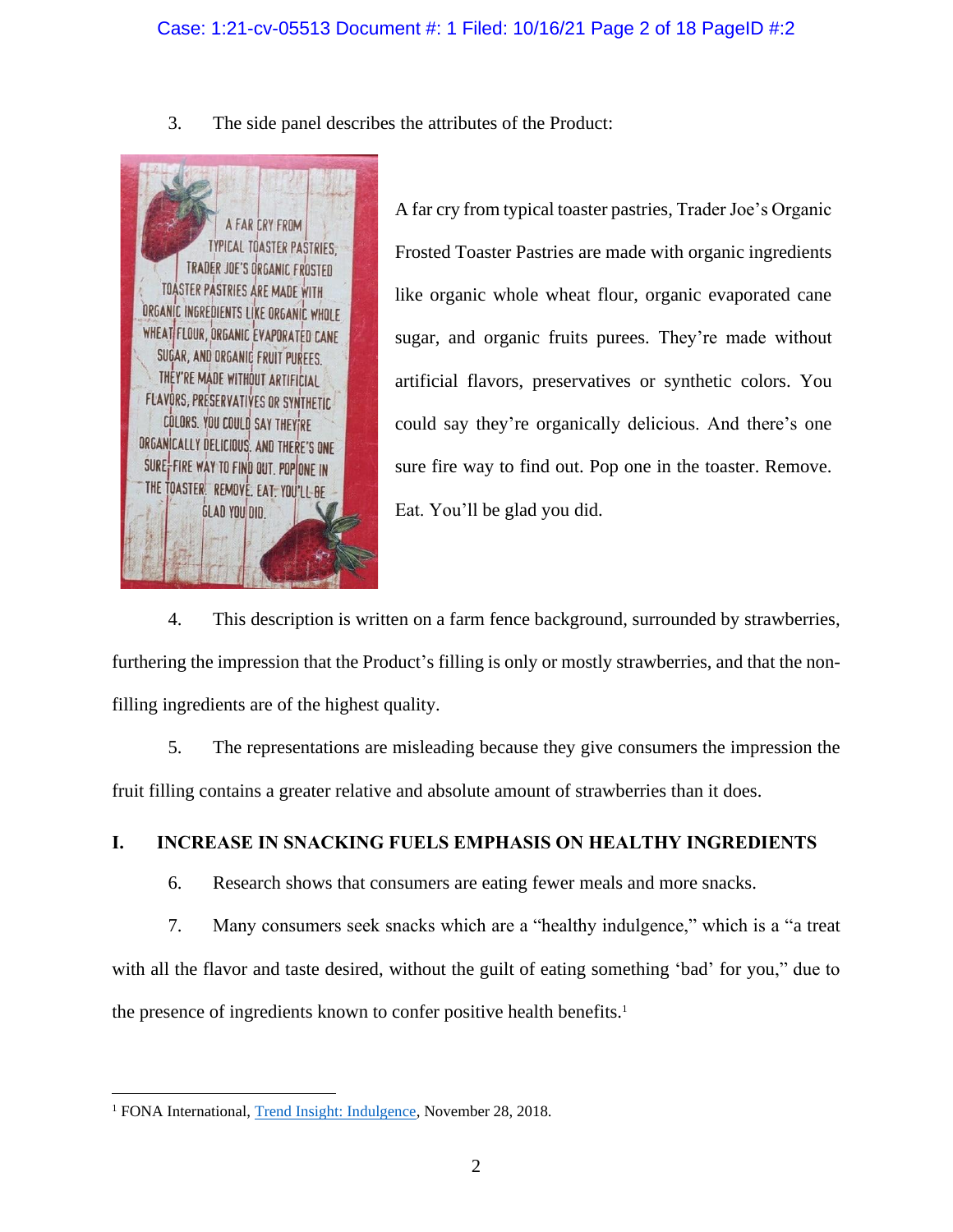# Case: 1:21-cv-05513 Document #: 1 Filed: 10/16/21 Page 3 of 18 PageID #:3

8. Defendant is aware that a greater percentage of consumers are eating more snacks and emphasizes the importance of *valued* fruit ingredients to make up for what people don't get enough of at meals.

# **II. CONSUMERS VALUE STRAWBERRIES**

9. Strawberries are the most popular berry fruit in the world.

10. According to the U.S. Department of Agriculture, "Americans now consume twice as many strawberries as they did two decades ago."<sup>2</sup>

11. Consumers seek strawberries for their nutritive properties, because according to WebMD, they can "protect your heart, increase HDL (good) cholesterol, lower your blood pressure, and guard against cancer."<sup>3</sup>

12. These benefits are because strawberries have one of the highest levels of nutrientdensity of all fruits.

13. Strawberries are "an excellent source of vitamin C," necessary for immune and skin

health.

14. One serving of strawberries provides more vitamin C than an orange.<sup>4</sup>

15. Strawberries have uniquely high levels of antioxidants known as polyphenols,

micronutrients that naturally occur in plants. 5

<sup>&</sup>lt;sup>2</sup> The California Strawberry Commission, Consumer Trends: American Strawberry Consumption Doubles, May 7, 2013.

<sup>&</sup>lt;sup>3</sup> Andrea Gabrick, Nutritional Benefits of the Strawberry, WebMD.com; María Teresa Ariza, et al. "Strawberry achenes are an important source of bioactive compounds for human health." *International journal of molecular sciences* 17.7 (2016): 1103.

<sup>4</sup> Adda Bjarnadottir, MS, RDN, Strawberries 101: Nutrition Facts and Health Benefits, Healthline.com, March 27, 2019; Sadia Afrin, et al. "Promising health benefits of the strawberry: a focus on clinical studies." *Journal of agricultural and food chemistry* 64.22 (2016): 4435-4449.

<sup>&</sup>lt;sup>5</sup> Tamara Y. Forbes-Hernandez, et al. "The healthy effects of strawberry polyphenols: which strategy behind antioxidant capacity?" *Critical reviews in food science and nutrition* 56.sup1 (2016): S46-S59.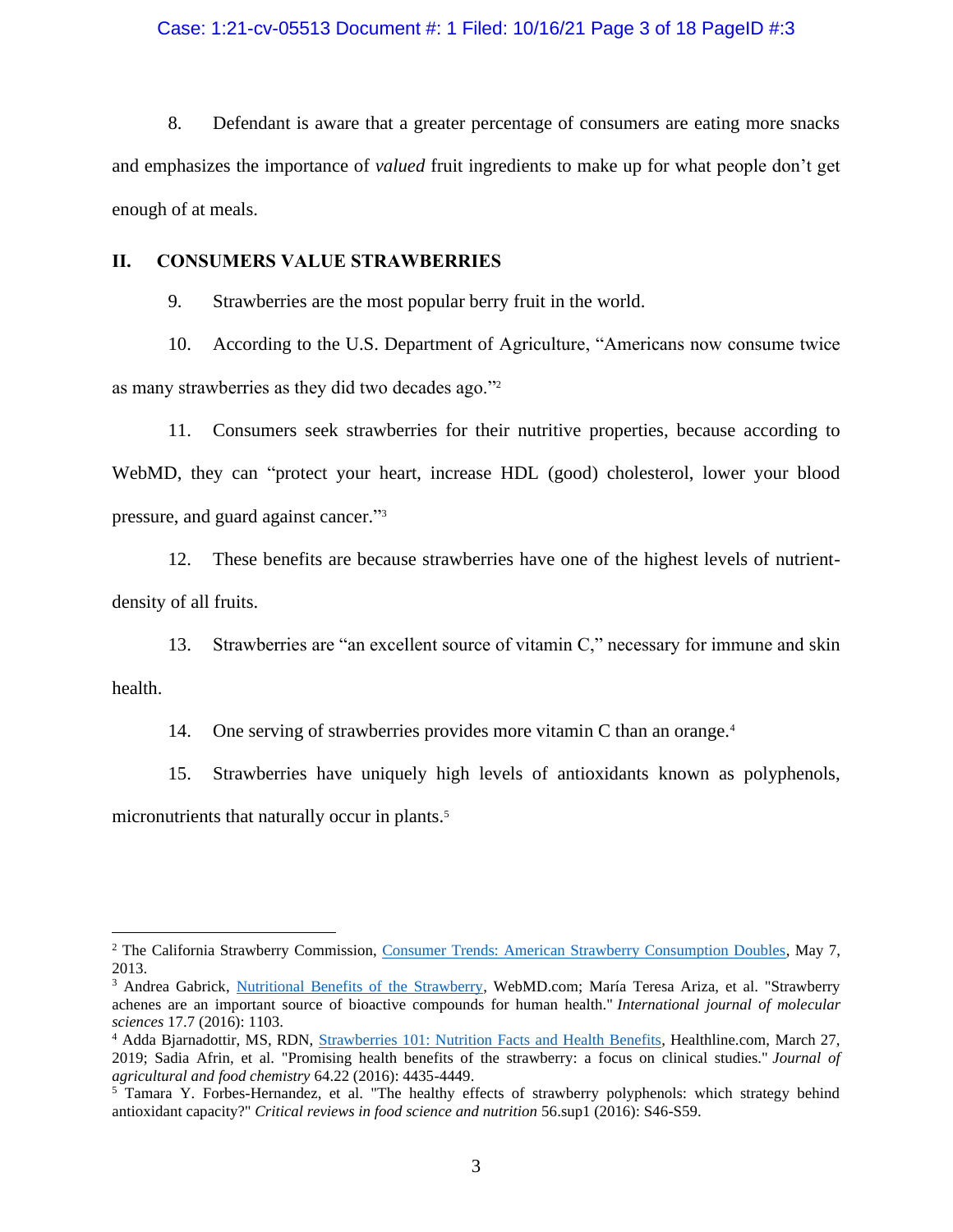# Case: 1:21-cv-05513 Document #: 1 Filed: 10/16/21 Page 4 of 18 PageID #:4

16. These polyphenols include flavonoids, ellagitannins, flavanols and phenolic acid. 6

17. Polyphenols prevent or reverse cell damage caused by aging and the environment, which is linked to greater risk of chronic diseases.

18. The benefits from strawberries cannot be provided by strawberry "flavor," which refers to compounds extracted from strawberries used solely for taste, without their nutritional value.

19. It is not just consumers' subjective preferences which value strawberries over other fruits.

20. Market price data confirms strawberries are the most expensive of the major fruits tracked by the Bureau of Labor Statistics ("BLS") in its research on consumer prices.





strawberries are no less than between \$2 and \$4 per pound.<sup>7</sup>

<sup>6</sup> Francesca Giampieri, et al. "Strawberry consumption improves aging-associated impairments, mitochondrial biogenesis and functionality through the AMP-activated protein kinase signaling cascade." *Food chemistry* 234 (2017): 464-471; Francesca Giampieri, et al. "The healthy effects of strawberry bioactive compounds on molecular pathways related to chronic diseases." *Annals of the New York Academy of Sciences* 1398.1 (2017): 62-71.

<sup>7</sup> Stephen B. Reed, "Slicing through fruit price volatility," Beyond the Numbers: Prices and Spending, Vol. 3:28, Bureau of Labor Statistics, December 2014.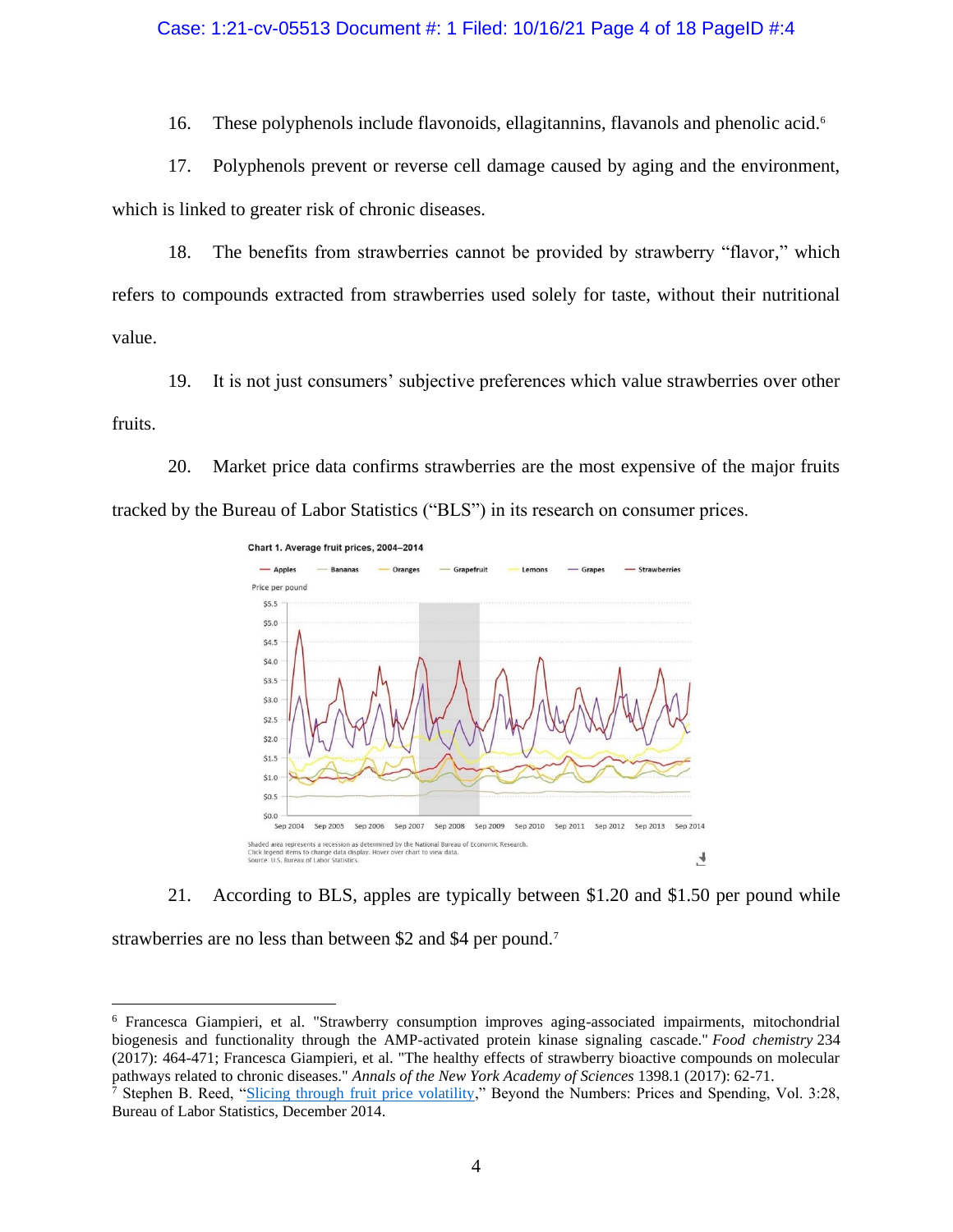# **III. STATE AND FEDERAL REGULATIONS REQUIRE FRONT LABEL TO DISCLOSE THAT FRUIT FILLING DOES NOT ONLY CONTAIN STRAWBERRIES**

22. Federal and identical state regulations require a product's front label to contain a common or usual name which accurately identifies or describes, "in as simple and direct terms as possible, the basic nature of the food or its characterizing properties or ingredients." 21 C.F.R. § 102.5(a); Illinois Food, Drug and Cosmetic Act ("IFDCA"), 410 ILCS 620/1 et seq.; 410 ILCS 620/21(j) ("[a] federal regulation automatically adopted pursuant to this [Federal Food, Drug  $\&$ Cosmetic] Act takes effect in this State on the date it becomes effective as a Federal regulation.").

23. Defendant's representations violate 21 U.S.C. § 343(a)(1) and 410 ILCS 620/11,

which deem a food misbranded when the label contains a statement that is "false or misleading."

24. Thus, a violation of federal food labeling laws is an independent violation of Illinois law and actionable as such.

25. The Illinois Consumer Fraud and Deceptive Business Practices Act, 815 ILCS 505/2,

provides protection for consumers purchasing products like Defendant's Product, and states:

Unfair methods of competition and unfair or deceptive acts or practices, including but not limited to the use or employment of any deception, fraud, false pretense, false promise, misrepresentation or the concealment, suppression, or omission of any material fact, with intent that others rely upon the concealment, suppression or omission of such material fact . . . are hereby declared unlawful

26. Whether the fruit content of a toaster pastry includes only strawberries, mostly strawberries or merely some strawberries, supplemented by less-valued fruit ingredients, is basic front label information consumers rely on when making quick decisions at the grocery store.

27. Strawberries are the Product's characterizing ingredient, since their amount has a material bearing on price and consumer acceptance, and consumers expect they are present in an amount greater than other fruits.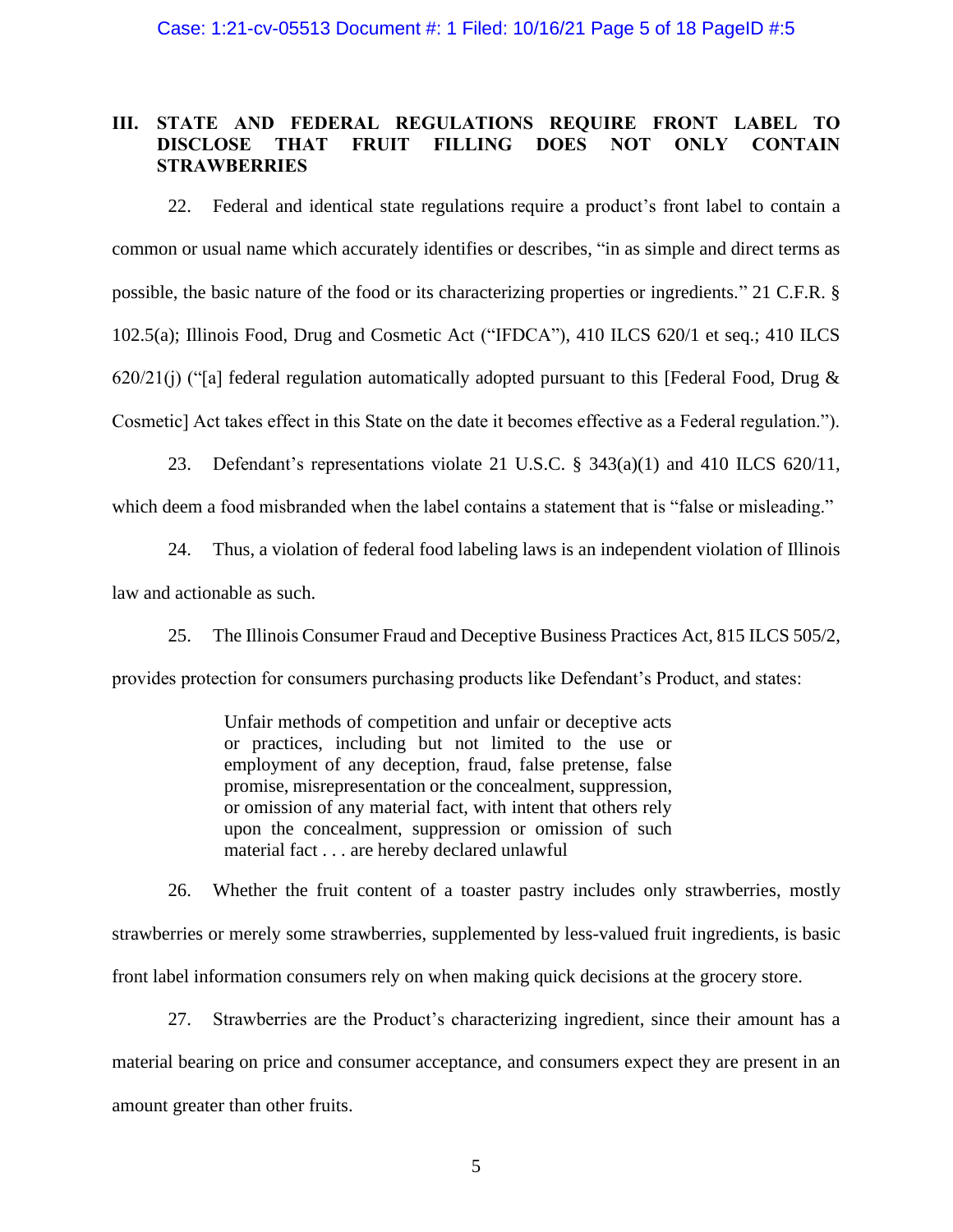# Case: 1:21-cv-05513 Document #: 1 Filed: 10/16/21 Page 6 of 18 PageID #:6

28. The Product's common or usual name of "Organic Frosted Toaster Pastries – Strawberry," is false, misleading, and deceptive because the predominant fruit filling ingredient is apples, shown on the ingredient list as "Apple Puree Concentrate."



**INGREDIENTS:** WHEAT FLOUR, CANE SUGAR, INVERT CANE SYRUP, PALM OIL, WHOLE WHEAT FLOUR, APPLE PUREE CONCENTRATE, CORN STARCH, STRAWBERRY PUREE CONCENTRATE, RICE STARCH, LEAVENING [BAKING SODA, CREAM OF TARTAR], VITAL WHEAT GLUTEN, DEXTROSE, TAPIOCA STARCH, STRAWBERRY FLAVOR, CULTURED DEXTROSE, SEA SALT, VEGETABLE JUICE FOR COLOR, HONEY, MOLASSES, CITRIC ACID, WHEY PROTEIN CONCENTRATE (MILK), ALGIN, SODIUM CITRATE, MONOCALCIUM PHOSPHATE.

29. Because the relative amounts of the ingredients are determined based on their order of predominance by weight, it is evident that the amount of apple ingredients ("Apple Puree Concentrate" – sixth ingredient) exceeds the amount of strawberry ingredients ("Strawberry Puree Concentrate" – eight ingredient). *See* 21 C.F.R. § 101.4(a)(1).

30. The Product contains more "Corn Starch" than strawberries, as this ingredient is listed ahead of "Strawberry Puree Concentrate."

31. The amount of strawberry ingredients is insufficient not merely to provide the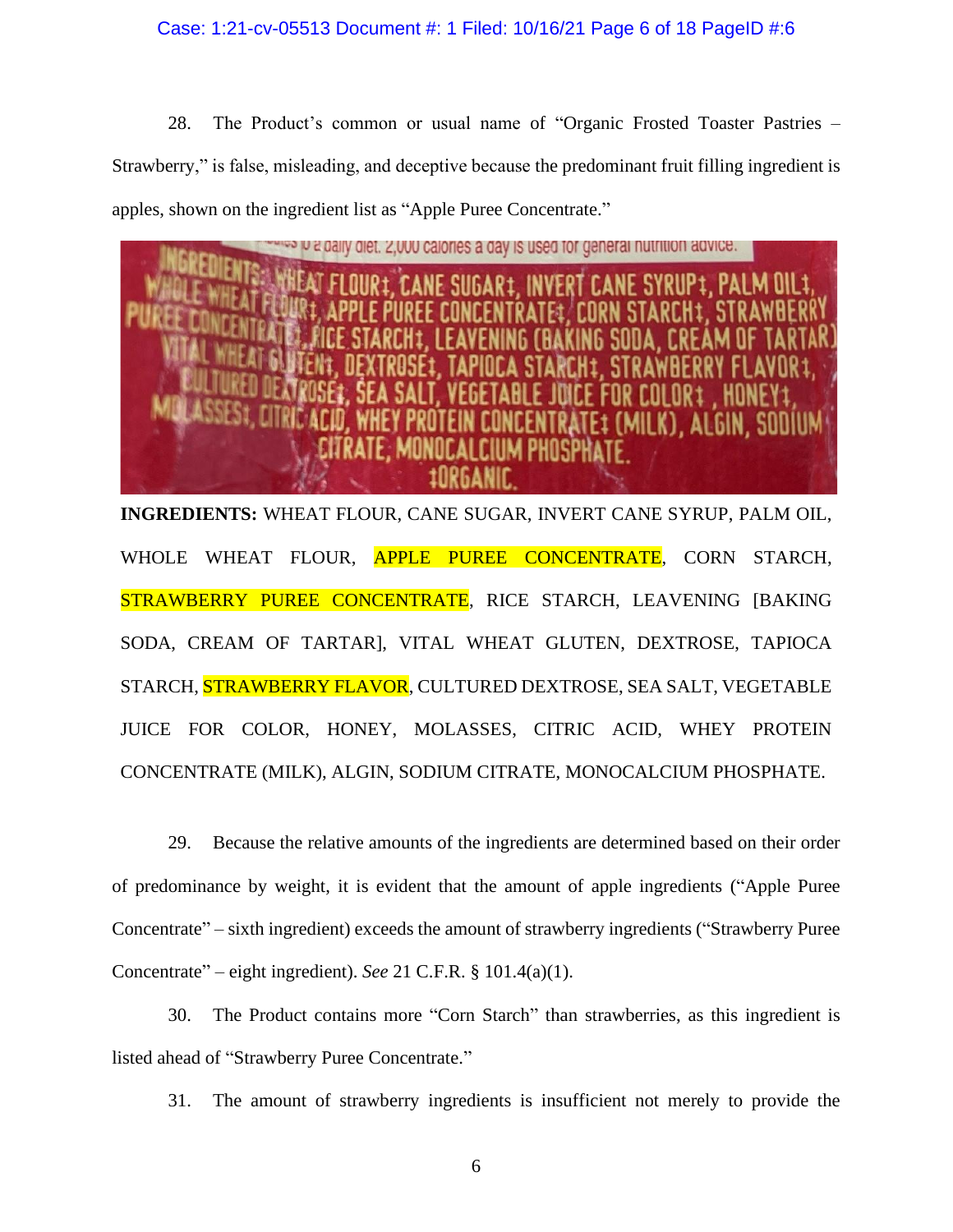## Case: 1:21-cv-05513 Document #: 1 Filed: 10/16/21 Page 7 of 18 PageID #:7

nutrient benefits of strawberries but to provide a strawberry taste.

32. This is evident from the ingredient identified as "Strawberry Flavor."

33. Strawberry flavor is the term for a collection of compounds, only some of which may have originated in strawberries, mixed together in a laboratory with solvents and additives, that is intended to make a food taste like strawberries.

34. The Product's name is misleading because it fails to include the statement, "Natural Strawberry Flavored" in proximity to "Organic Frosted Toaster Pastries." 21 C.F.R. § 101.22(i).

35. The Product's name is required to, but fails, to include the percentage of the characterizing strawberry ingredients, vis-à-vis the apple ingredients, because the amount of strawberries has a material bearing on price and consumer acceptance. 21 C.F.R. § 102.5(b).

36. Examples of this disclosure could be, "Fruit Filling – 80% Apple, 20% Strawberry." 21 C.F.R. § 102.5(b).

37. The Product's name, "Organic Frosted Toaster Pastries – Strawberry," is misleading because it includes "Strawberry," but does not include apples, even though the fine print of the ingredient list reveals the fruit filling is mostly apples. 21 C.F.R. § 101.18(b).

38. Toaster pastries which contain strawberries as their predominant filling ingredient are not a rare or pricy delicacy that would make a reasonable consumer "double check" the relative amount of the strawberries by scouring the packaging.

39. Toaster pastries with fruit fillings of only strawberries exist in the marketplace and are not technologically or otherwise unfeasible to produce.

40. Moreover, competitor frosted toaster pastries from Great Value (Walmart) and Clover Valley (Dollar Tree) are described as "Strawberry," with pictures of strawberries, but they put consumers on notice that they have *less* strawberries than consumers would otherwise expect,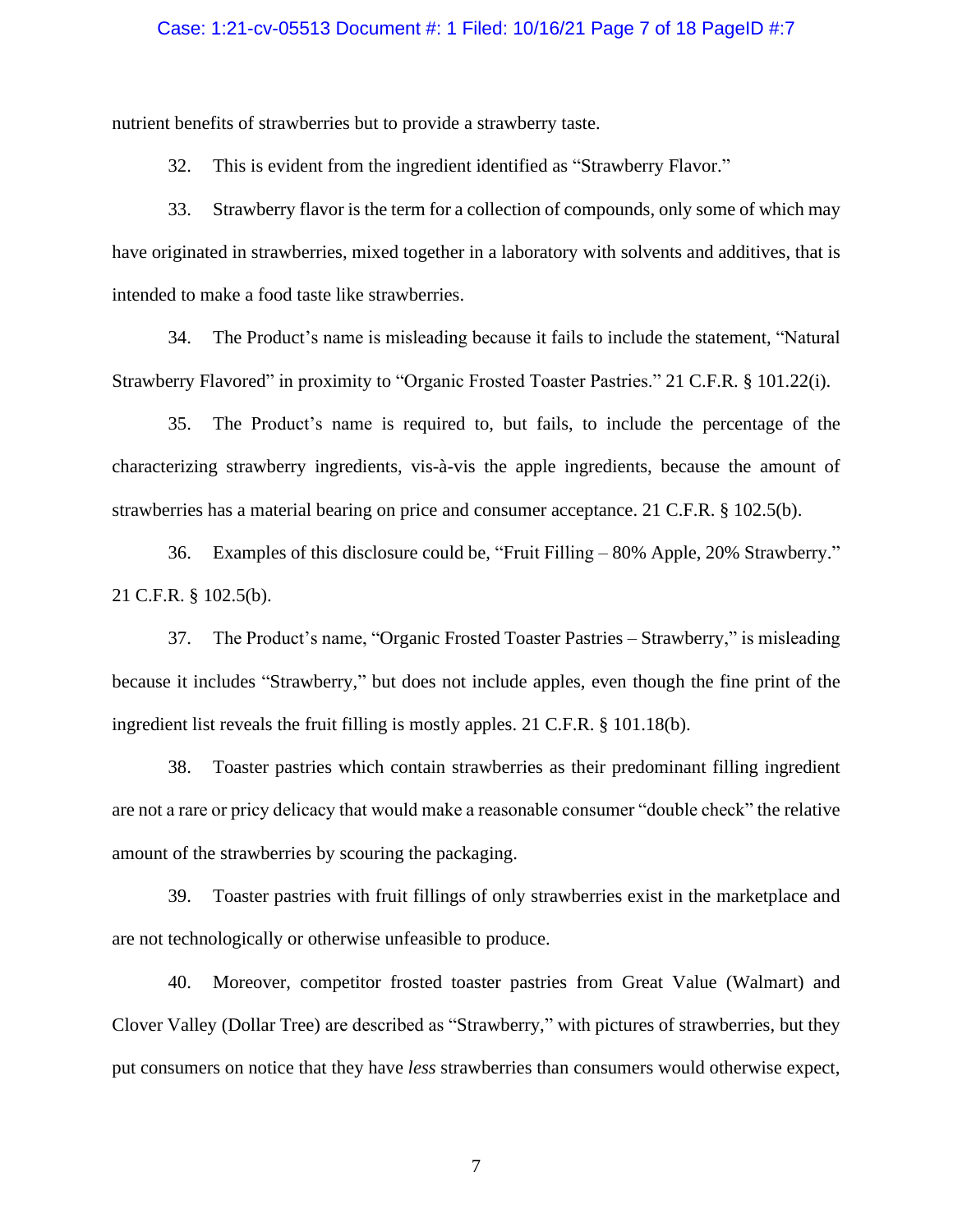

through the statement, "Naturally & Artificially Flavored."

41. Consumers seeing Defendant's Product, which exclusively promotes strawberries, and fails to disclose the added (presumably natural) "Strawberry Flavor," and the more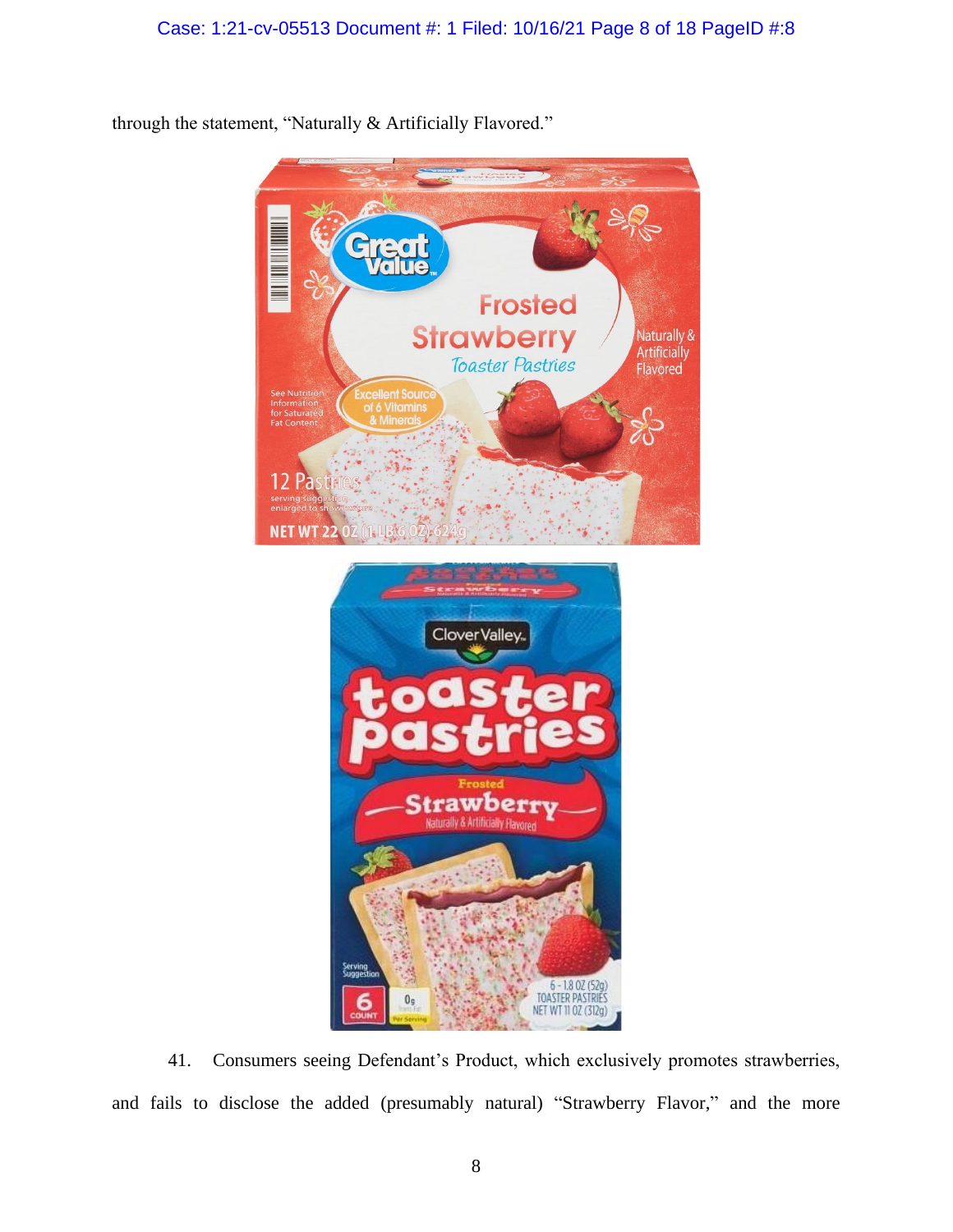# Case: 1:21-cv-05513 Document #: 1 Filed: 10/16/21 Page 9 of 18 PageID #:9

"restrained" or truthful labeling of competitors, will purchase Defendant's Product, believing it is

higher quality than it is.

42. The FDA has consistently warned companies that fail to describe their products with

a non-misleading, common, or usual name:

Your Sour Cherry Juice (two unique brand names) and Sour Grape Juice (four unique brand names) products are misbranded within the meaning of section  $403(i)(1)$  of the Act [21 U.S.C. § 343(i)(1)] because the statement of identity does not bear an accurate common or usual name. According to 21 CFR 102.33(a), for a carbonated or noncarbonated beverage that contains less than 100 percent and more than 0 percent fruit or vegetable juice, the common or usual name shall be a descriptive name that meets the requirements of 21 CFR 102.5(a). 8

43. The marketing and sale of foods which are advertised as containing a greater amount

of strawberries than promised, is not unknown within this Circuit.

44. In the fall of 1960, the FDA seized a shipment of "Strawberry Bars" where:

[S]trawberries, had been in whole or in part omitted or abstracted therefrom;  $402(b)$  (4) – figs and dates had been mixed or packed with the articles so as to increase their bulk or weight and make them appear of greater value than they were; and 403(a)-the label statements and the label vignettes depicting whole fresh fruit, apricots and strawberries, were false and misleading as applied to an article (Apricot Bars) containing no apricots, and an article (Strawberry Bars) containing a mixture of figs and dates and some strawberries.

FDA, Notices of Judgment, No. 28302, "Fruit Bars," F.D.C. No. 45358, E. Dist. Mich., July 11, 1961.

45. The Product is unable to confer any of the health-related benefits of strawberries

because the amount of strawberry ingredient is insufficient to provide the benefits of this fruit.

46. The Product cannot provide a true strawberry taste because the fruit filling ingredient

<sup>8</sup> FDA Warning Letter, Shemshad Food Products, Inc., W/L 28-11, March 11, 2011.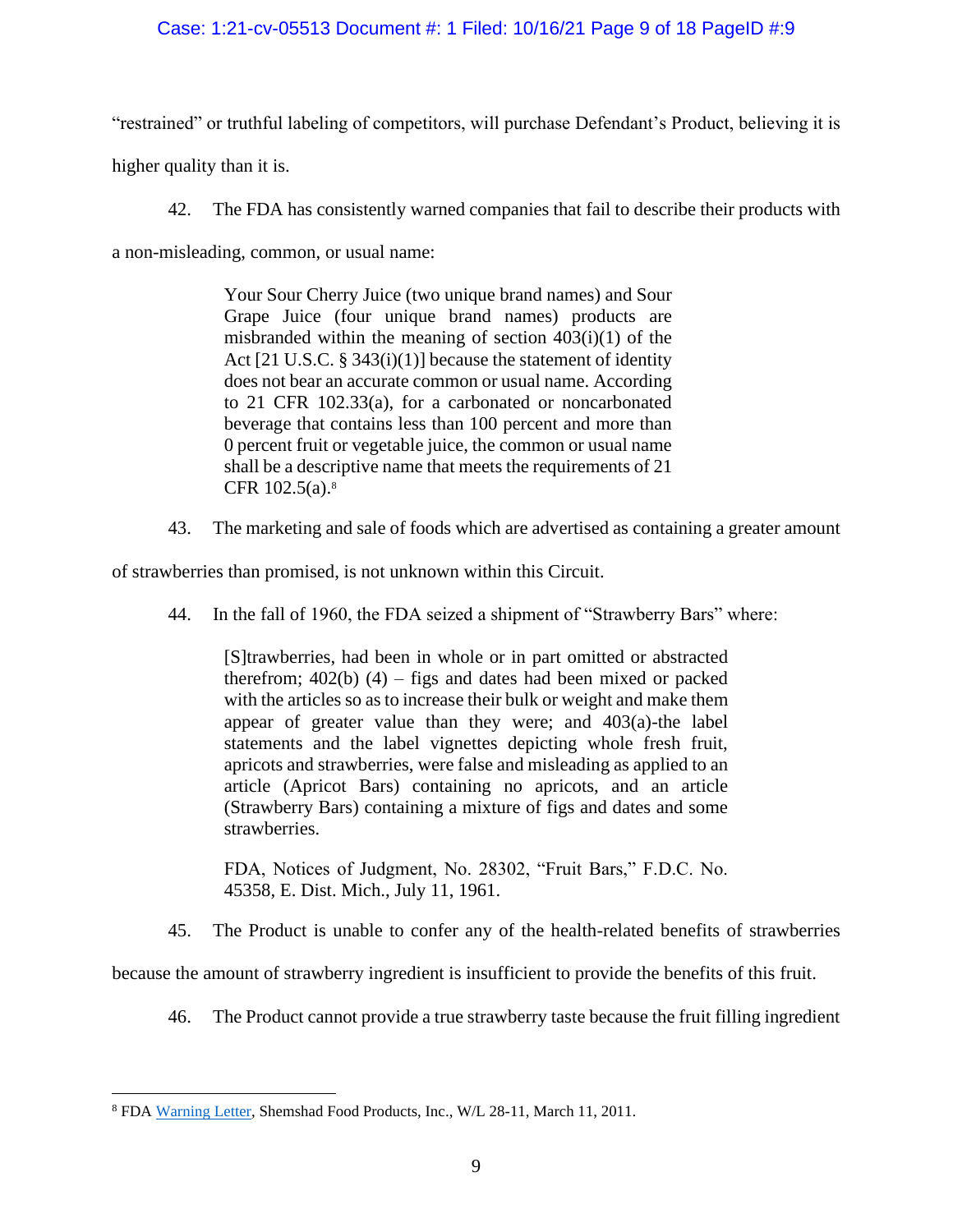## Case: 1:21-cv-05513 Document #: 1 Filed: 10/16/21 Page 10 of 18 PageID #:10

is mainly apples, boosted by "Strawberry Flavor."

# **IV. ADDED COLOR FURTHERS DECEPTION AS TO STRAWBERRY CONTENT**

47. The Product's filling is shown on the front label as red, the color of strawberries.

48. According to the head of a prominent flavor and color manufacturer, "Color is the first thing a consumer may consider when purchasing a food or beverage item."

49. To give consumers the false impression that the Product contains more strawberries than it does, it includes "vegetable juice for color."

50. This causes the mainly apple filling to look red, like it would if it contained more strawberries, even though it contains a *de minimis* or negligible amount of strawberries.

51. Without the added coloring, consumers would be suspect of a product labeled as only having strawberries, because the filling's color would be lighter instead of the red color.

52. This could cause consumers to inspect the ingredient list to determine the truth.

53. Additionally, according to the trade publication Food Processing, the addition of vegetable juice to color the fruit filling is "considered artificial since the [vegetable juice] is not inherent to the strawberry."

54. However, the Product does not reveal the addition of this artificial coloring anywhere on the labeling other than the ingredient list, even though it is required to.

## **V. CONCLUSION**

55. Reasonable consumers must and do rely on a company to honestly identify and describe the components, attributes, and features of a product, relative to itself and other comparable products or alternatives.

56. By labeling the Product in this manner, Defendant gained an advantage against other companies, and against consumers seeking to purchase a product with more of the named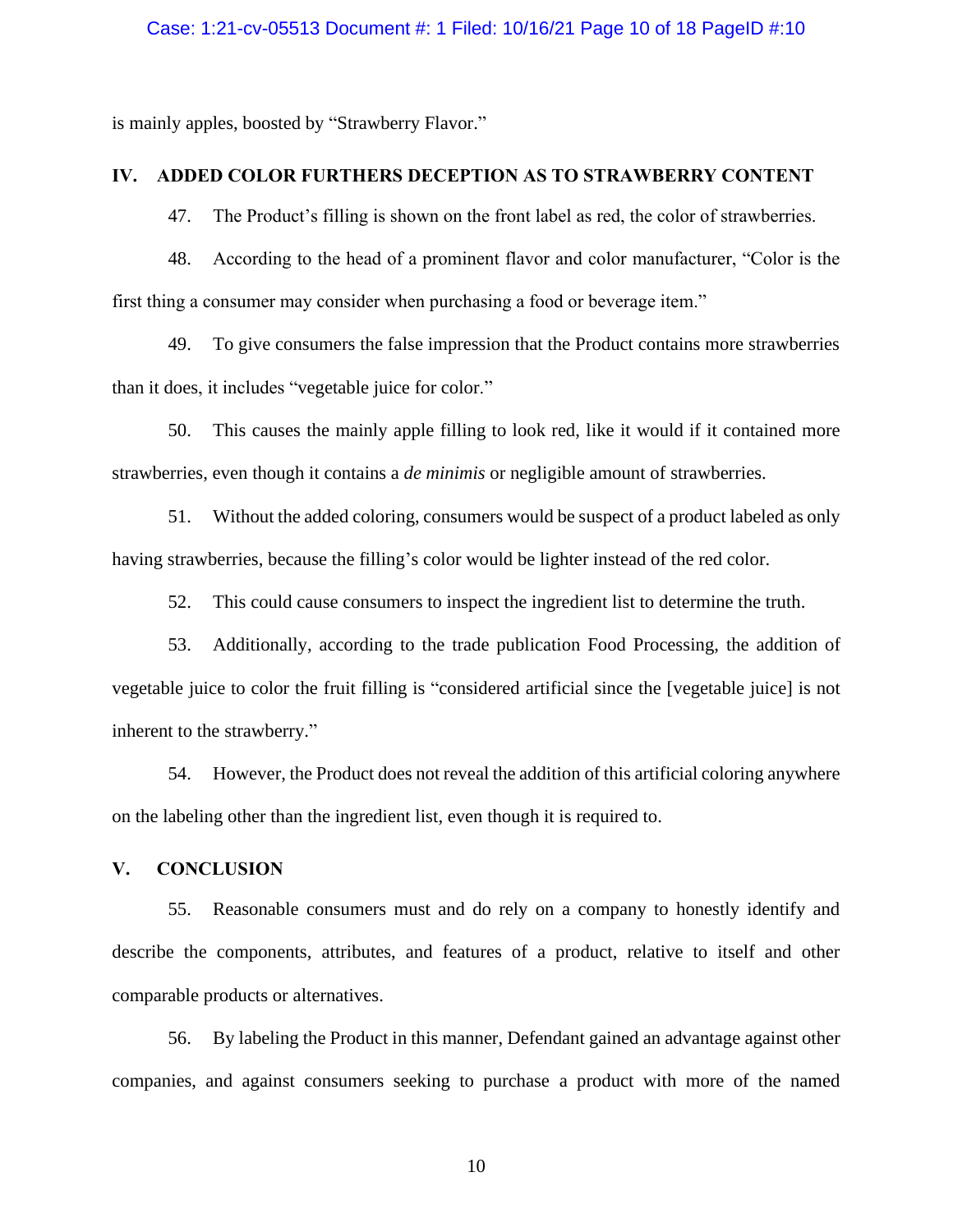# Case: 1:21-cv-05513 Document #: 1 Filed: 10/16/21 Page 11 of 18 PageID #:11

ingredient than it contained.

57. The value of the Product that plaintiff purchased was materially less than its value as represented by defendant.

58. Defendant sold more of the Product and at higher prices than it would have in the absence of this misconduct, resulting in additional profits at the expense of consumers.

59. Had Plaintiff and proposed class members known the truth, they would not have bought the Product or would have paid less for it.

60. The Product is sold for a price premium compared to other similar products, no less than approximately \$2.99 per six pastries (11 oz or 312g), a higher price than it would otherwise be sold for, absent the misleading representations and omissions.

61. Similar frosted toaster pastries which have equivalent amounts of strawberries to Defendant's Product are sold for \$2.29 per six pastries (11 oz or 312g).

## Jurisdiction and Venue

62. Jurisdiction is proper pursuant to Class Action Fairness Act of 2005 ("CAFA"). 28 U.S.C. § 1332(d)(2).

63. The aggregate amount in controversy exceeds \$5 million, including any statutory damages, exclusive of interest and costs.

64. Plaintiff Heather Quinn is a citizen of Illinois.

65. Defendant Trader Joe's Company is a California corporation with a principal place of business in Monrovia, Los Angeles County, California.

66. Plaintiff and defendant are citizens of different states.

67. Defendant transacts business within this district, through the marketing, supply, and sales of its products at numerous physical stores which it operates within this district.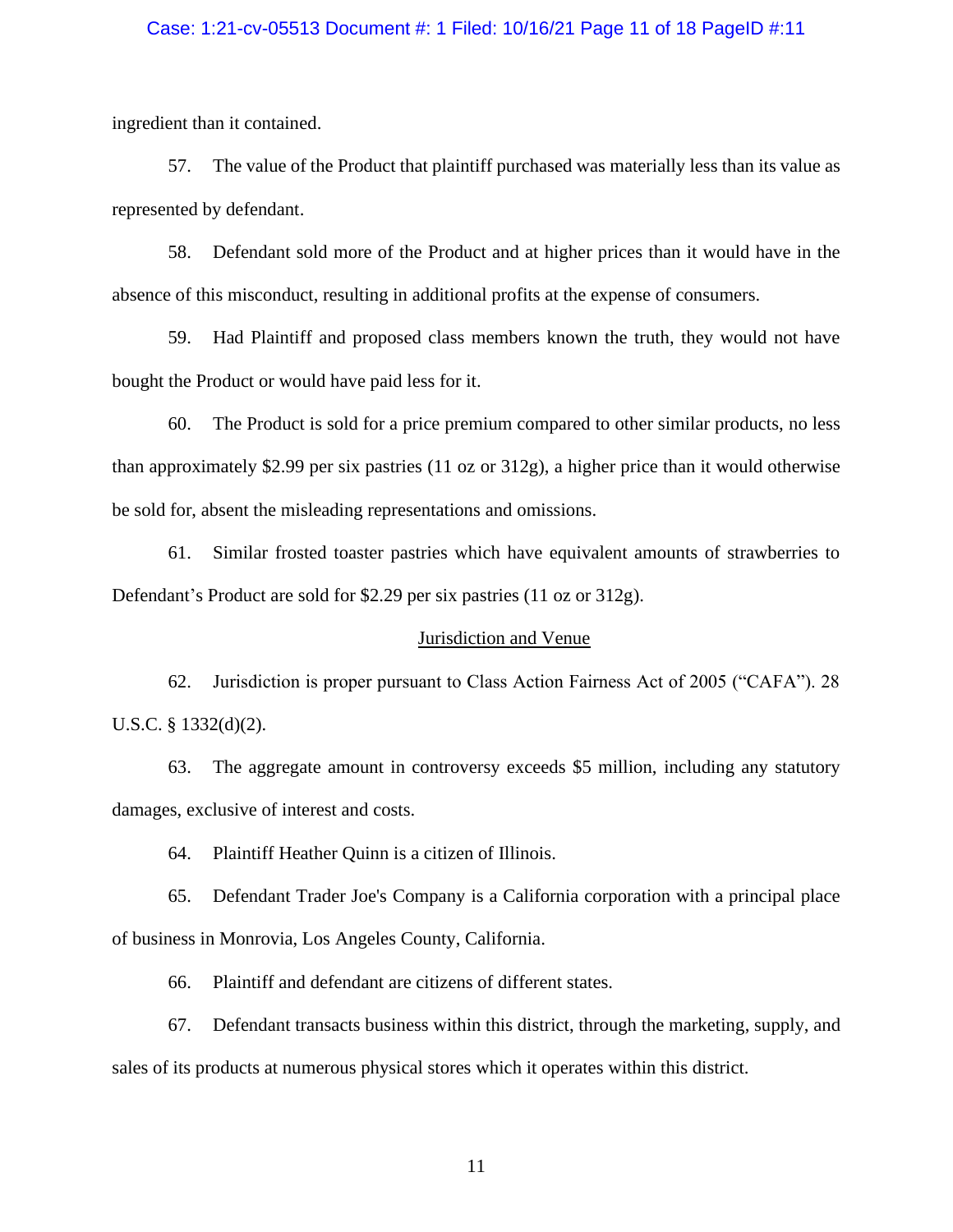# Case: 1:21-cv-05513 Document #: 1 Filed: 10/16/21 Page 12 of 18 PageID #:12

68. Venue is in this district because plaintiff resides in this district and the actions giving rise to the claims occurred within this district.

69. Venue is in the Eastern Division of this District because a substantial part of the events or omissions giving rise to the claim occurred in Lake County, i.e., Plaintiff's purchase of the Product and her awareness of the issues described here.

#### **Parties**

70. Plaintiff Heather Quinn is a citizen of Lake Villa, Lake County, Illinois.

71. Plaintiff likes strawberries for the same reason they are America's number one berry fruit.

72. Defendant Trader Joe's Company, is a California corporation with a principal place of business in Monrovia, California, Los Angeles County.

73. Defendant is an American chain of grocery stores with 530 stores nationwide.

74. Trader Joe's is the most profitable grocery store per square foot in the country.

75. Trader Joe's is a retailer that expresses its concern for the environment and labor practices.

76. In 2007, reacting to customer concerns, Trader Joe's began to eliminate foods imported from China.

77. Trader Joe's has been recognized by Greenpeace's CATO ("Carting Away the Oceans") program by removing unsustainable species of fish from its shelves.

78. Trader Joe's discontinues individual products based on customer reactions more often than larger grocery chains.

79. All these facts show a retailer with a significant amount of trust and equity when it comes to consumer purchasing.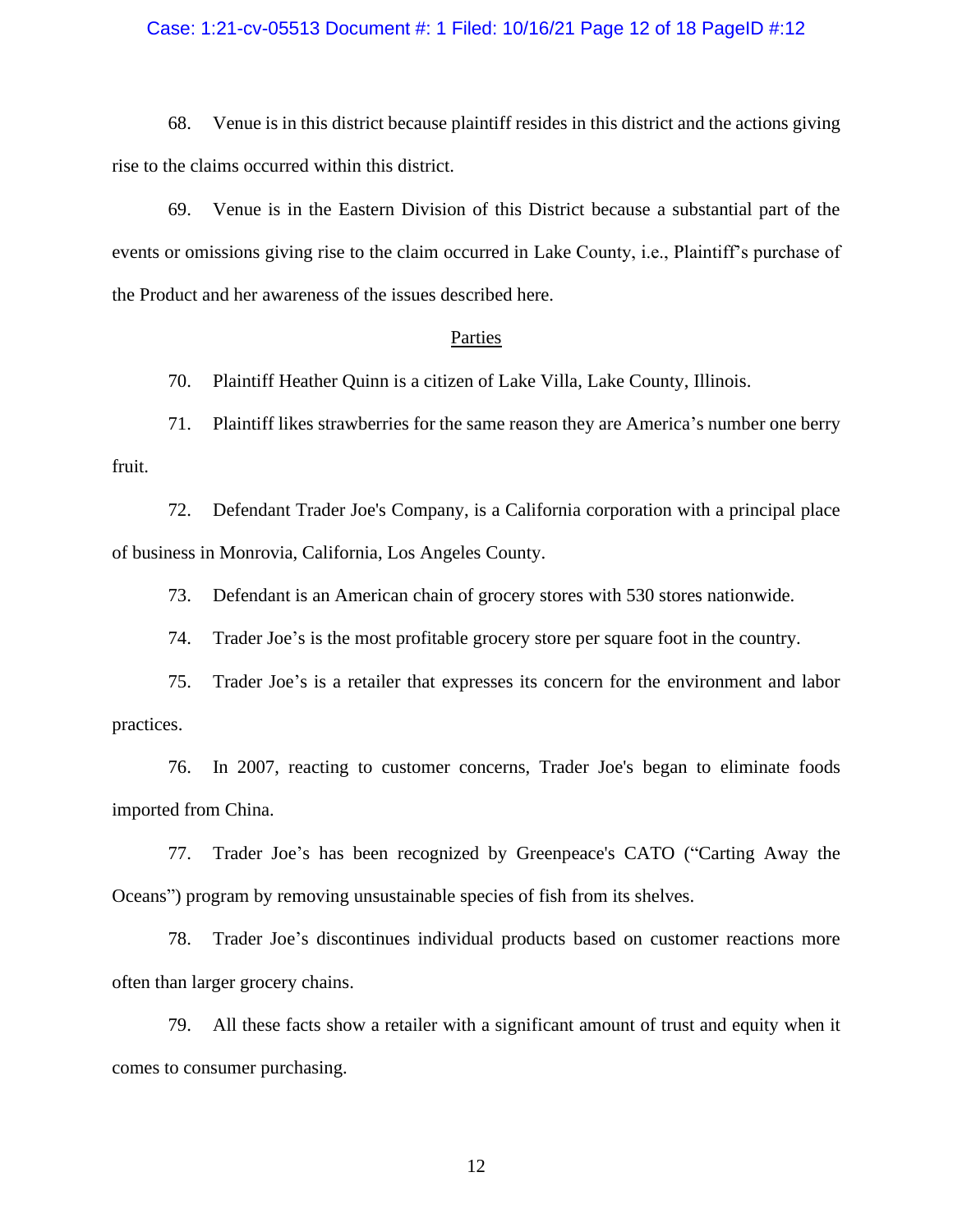## Case: 1:21-cv-05513 Document #: 1 Filed: 10/16/21 Page 13 of 18 PageID #:13

80. While a typical grocery store may carry 50,000 items, Trader Joe's stocks about 4,000 items, 80% of which bear one of its brand names.

81. Trader Joe's sells regular groceries, but also gourmet foods, organic foods, vegetarian foods, unusual frozen foods, imported foods, and domestic and imported wine and beer.

82. Defendant is known for its tough negotiating tactics with manufacturers of national brand products, who agree to produce their products under Trader Joe's private label or "store brands."

83. These products are typically equal to, or exceed, their national brand counterparts, at a lower average price.

84. Plaintiff purchased the Product on one or more occasions within the statutes of limitations for each cause of action alleged, at defendant's stores including the location at 1600 S Milwaukee Ave, Libertyville, IL 60048, between September and October 2021, among other times.

85. Plaintiff bought the Product because she expected it had a greater absolute and relative amount of strawberries because that is what the front label said.

86. Plaintiff relied on the word, "Strawberry," the pictures of strawberries, and the other representations described here.

87. Plaintiff bought the Product at or exceeding the above-referenced price.

88. Plaintiff relied on the representations identified here – the eight strawberries and no other pictured fruits, the trusted Trader Joe's name, the red packaging, the description of the Product's qualities on a wooden "farm fence," and the picture of the red filling shown on the front label.

89. Plaintiff expected the Product had more strawberry than it did and certainly did not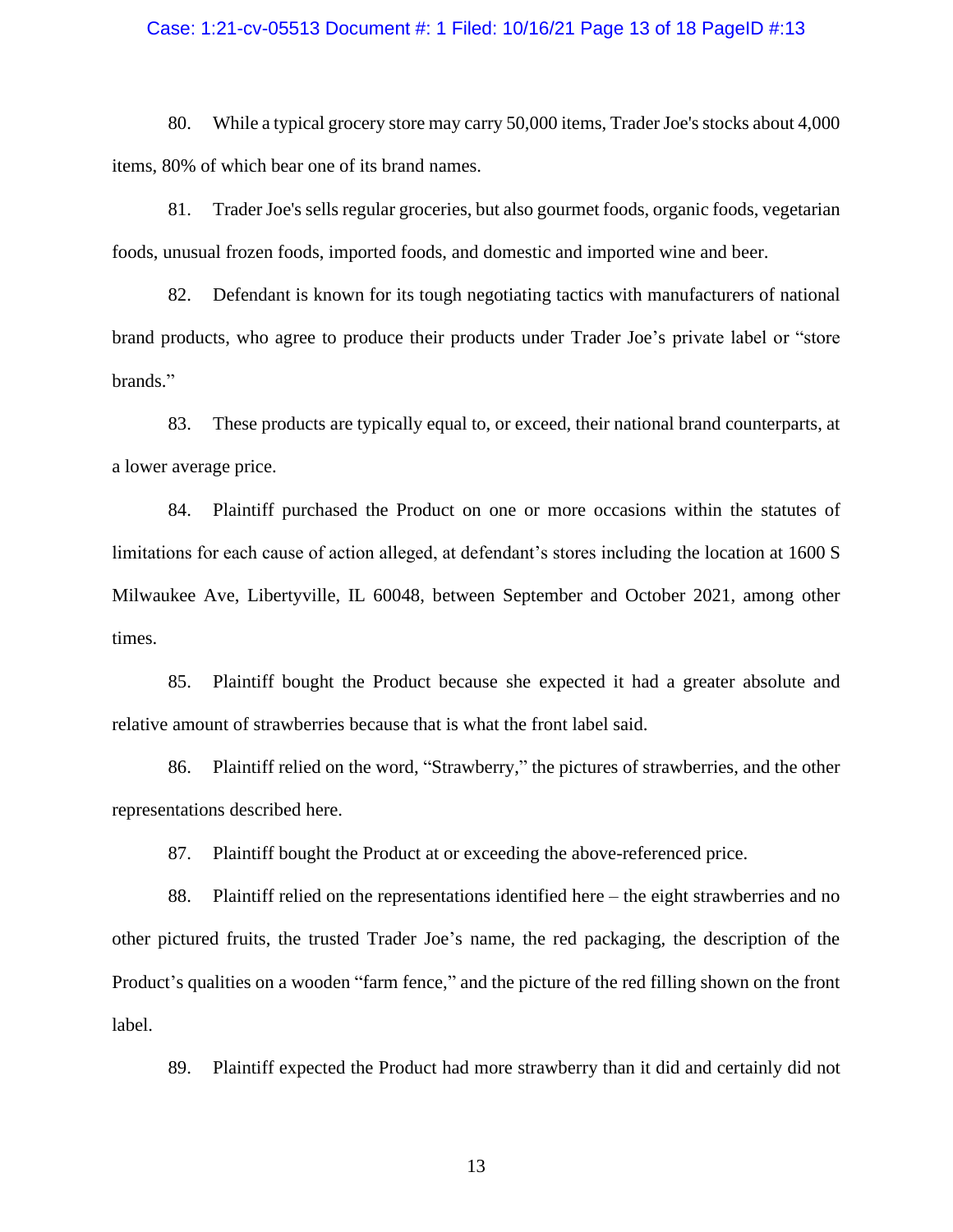# Case: 1:21-cv-05513 Document #: 1 Filed: 10/16/21 Page 14 of 18 PageID #:14

expect *more* apples than strawberries, nor expect the Product to contain more corn starch than strawberries.

90. Plaintiff would not have purchased the Product if she knew the representations were false and misleading or would have paid less for it.

91. Plaintiff chose between Defendant's Product and other similar products which were represented similarly, but which did not misrepresent their attributes and/or lower-priced products which did not make the statements and claims made by Defendant.

92. The Product was worth less than what Plaintiff paid and she would not have paid as much absent Defendant's false and misleading statements and omissions.

93. Plaintiff intends to, seeks to, and will purchase the Product again when she can do so with the assurance that Product's representations are consistent with its composition.

94. Plaintiff is unable to rely on the labeling of this, and other Trader Joe's products, which means she buys less food there than before being aware of this issue.

95. Plaintiff wants to resume purchasing at Trader Joe's in the same amount as she previously did.

# Class Allegations

96. Plaintiff seeks certification under Fed. R. Civ. P. 23(b)(2) and (b)(3) of the following

classes:

**Illinois Class:** All persons in the State of Illinois who purchased the Product during the statutes of limitations for each cause of action alleged.

**Consumer Fraud Multi-State Class:** All persons in the States of North Dakota, Kansas, Michigan, West Virginia, Wyoming, Texas, and Delaware, who purchased the Product during the statutes of limitations for each cause of action alleged

97. Common questions of law or fact predominate and include whether defendant's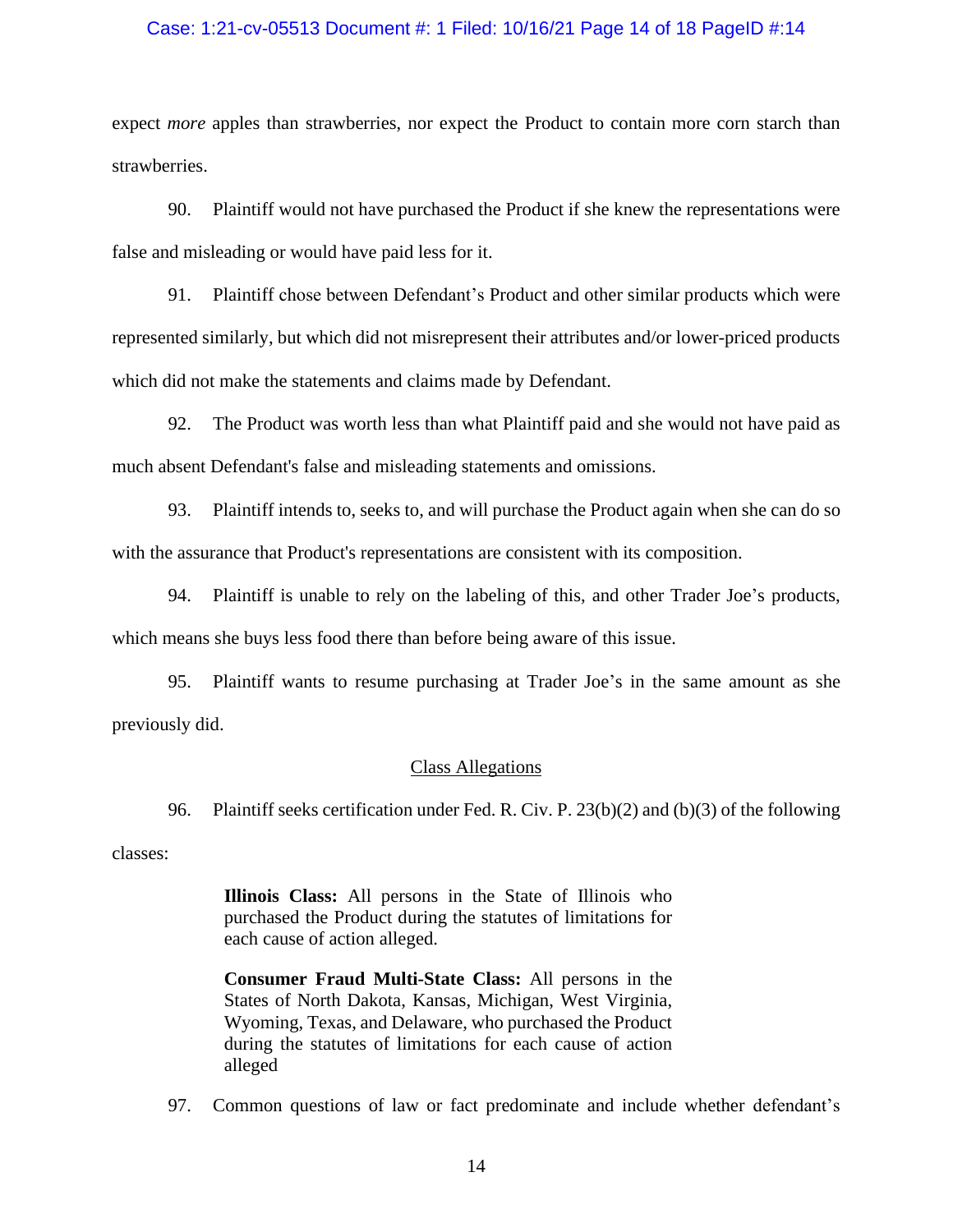# Case: 1:21-cv-05513 Document #: 1 Filed: 10/16/21 Page 15 of 18 PageID #:15

representations were and are misleading and if plaintiff and class members are entitled to damages.

98. Plaintiff's claims and basis for relief are typical to other members because all were subjected to the same unfair and deceptive representations and actions.

99. Plaintiff is an adequate representative because her interests do not conflict with other members.

100. No individual inquiry is necessary since the focus is only on defendant's practices and the class is definable and ascertainable.

101. Individual actions would risk inconsistent results, be repetitive and are impractical to justify, as the claims are modest relative to the scope of the harm.

102. Plaintiff's counsel is competent and experienced in complex class action litigation and intends to protect class members' interests adequately and fairly.

103. Plaintiff seeks class-wide injunctive relief because the practices continue.

# Illinois Consumer Fraud and Deceptive Business Practices Act ("ICFA"), 815 ILCS 505/1, et seq.

# (Consumer Protection Statute)

104. Plaintiff incorporates by reference all preceding paragraphs.

105. Plaintiff and class members desired to purchase a product that had a greater absolute and relative amount of strawberries.

106. Defendant's false and deceptive representations and omissions are material in that they are likely to influence consumer purchasing decisions.

107. Defendant misrepresented the Product through statements, omissions, ambiguities, half-truths and/or actions.

108. Plaintiff and class members would not have purchased the Product or paid as much if the true facts had been known, suffering damages.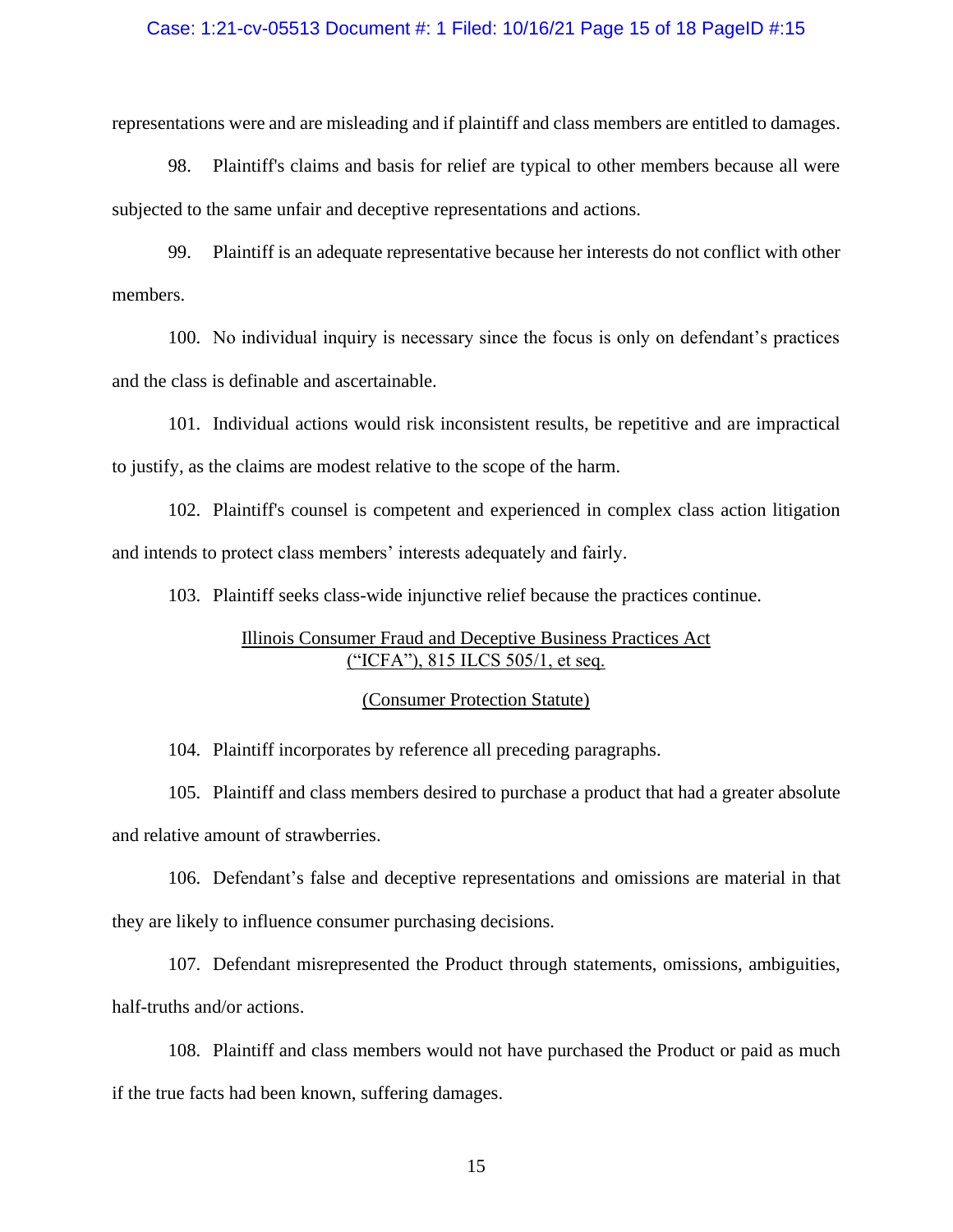# Case: 1:21-cv-05513 Document #: 1 Filed: 10/16/21 Page 16 of 18 PageID #:16

109. Defendant misrepresented the Product through statements, omissions, ambiguities, half-truths and/or actions.

110. Plaintiff relied on the representations and omissions that the Product characterizing ingredient was strawberries, and had the benefits associated with that ingredient.

111. Plaintiff and class members would not have purchased the Product or paid as much if the true facts had been known, suffering damages.

# Breaches of Express Warranty, Implied Warranty of Merchantability and Magnuson Moss Warranty Act, 15 U.S.C. §§ 2301, *et seq*.

112. The Product was manufactured, identified, and sold by defendant and expressly and impliedly warranted to plaintiff and class members that it had a greater absolute and relative amount of strawberries.

113. Defendant had a duty to disclose and/or provide non-deceptive descriptions and marketing of the Product.

114. This duty is based on Defendant's outsized role in the market as a trusted retailer, known for its ethical and fair standards, which consumers equate with honest labeling.

115. Plaintiff provided or will provide notice to defendant, its agents, representatives, retailers, and their employees.

116. Defendant received notice and should have been aware of these issues due to complaints by regulators, competitors, and consumers, to its main offices.

117. The Product did not conform to its affirmations of fact and promises due to defendant's actions and was not merchantable because it was not fit to pass in the trade as advertised.

118. Plaintiff and class members would not have purchased the Product or paid as much if the true facts had been known, suffering damages.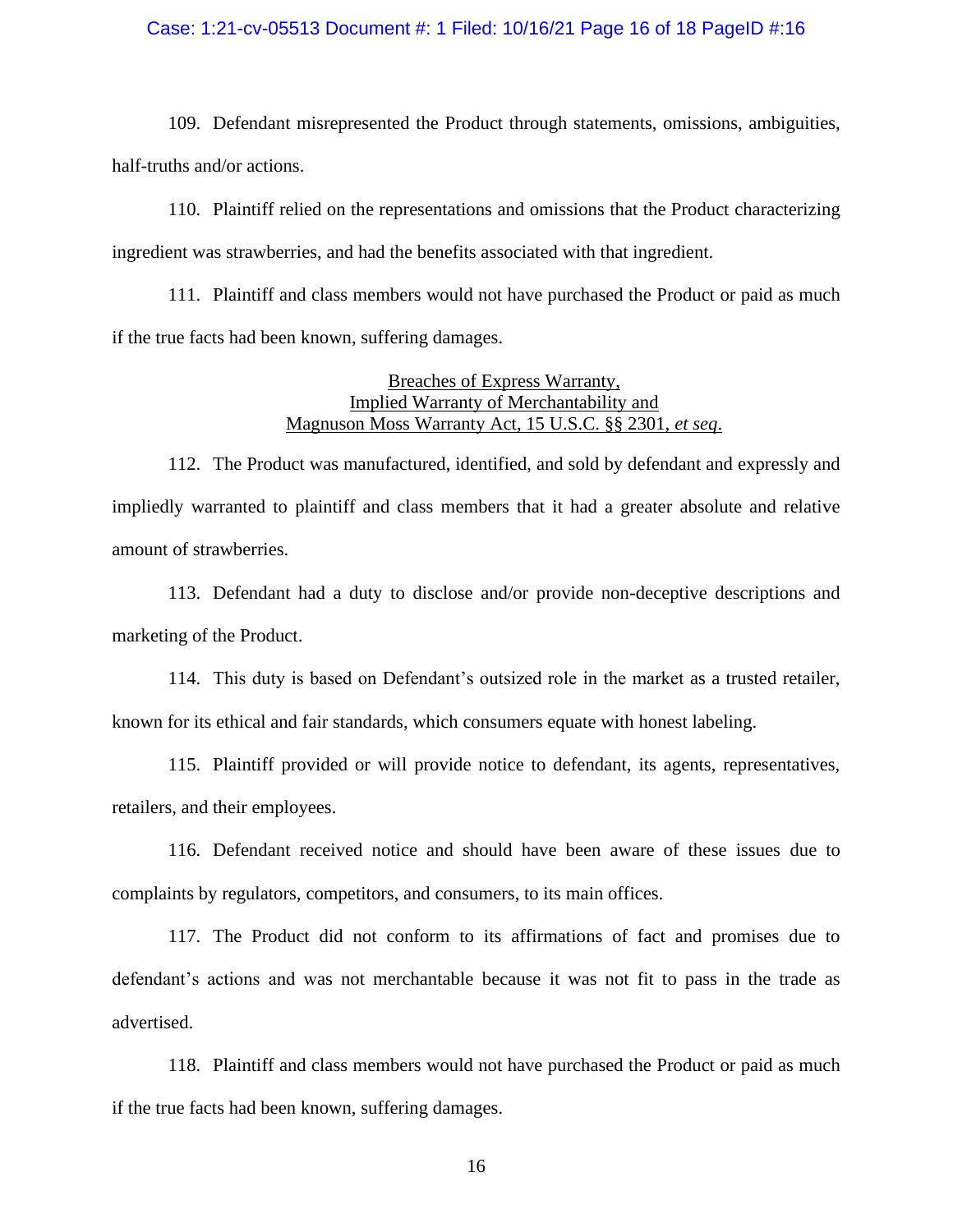#### Negligent Misrepresentation

119. Defendant had a duty to truthfully represent the Product, which it breached.

120. This duty is based on defendant's position, holding itself out as having special knowledge and experience in this area, as a non-traditional retailer that puts its customers first above maximizing every penny of profit.

121. The representations took advantage of consumers' cognitive shortcuts made at the point-of-sale and their trust in defendant, the leading grocer in the nation.

122. Plaintiff and class members reasonably and justifiably relied on these negligent misrepresentations and omissions, which served to induce and did induce, their purchase of the Product.

123. Plaintiff and class members would not have purchased the Product or paid as much if the true facts had been known, suffering damages.

## Fraud

124. Defendant misrepresented and/or omitted the attributes and qualities of the Product, that it had a greater absolute and relative amount of strawberries.

125. Moreover, the records Defendant is required to maintain, and/or the information inconspicuously disclosed to consumers, provide it with actual and/or constructive knowledge of the falsity of the representations.

126. Defendant's fraudulent intent is evinced by its knowledge that the Product was not consistent with its representations.

#### Unjust Enrichment

127. Defendant obtained benefits and monies because the Product was not as represented and expected, to the detriment and impoverishment of plaintiff and class members, who seek restitution and disgorgement of inequitably obtained profits.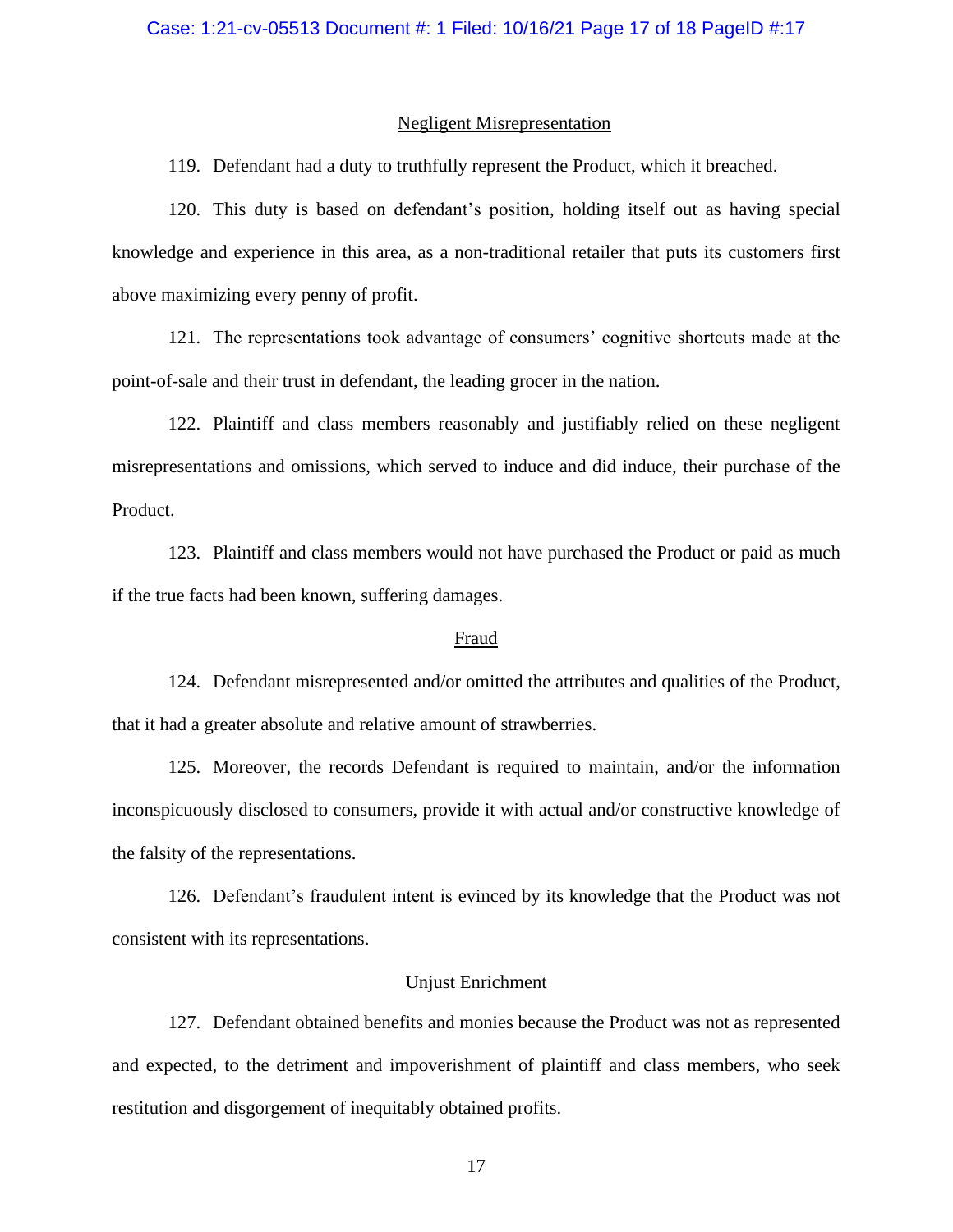# Jury Demand and Prayer for Relief

Plaintiff demands a jury trial on all issues.

**WHEREFORE**, Plaintiff prays for judgment:

- 1. Declaring this a proper class action, certifying plaintiff as representative and the undersigned as counsel for the class;
- 2. Entering preliminary and permanent injunctive relief by directing defendant to correct the challenged practices to comply with the law;
- 3. Injunctive relief to remove, correct and/or refrain from the challenged practices and representations, and restitution and disgorgement for members of the class pursuant to the applicable laws;
- 4. Awarding monetary damages, statutory and/or punitive damages pursuant to any statutory claims and interest pursuant to the common law and other statutory claims;
- 5. Awarding costs and expenses, including reasonable fees for plaintiff's attorneys and experts; and
- 6. Other and further relief as the Court deems just and proper.

Dated: October 16, 2021

Respectfully submitted,

Sheehan & Associates, P.C. /s/Spencer Sheehan 60 Cuttermill Rd Ste 409 Great Neck NY 11021 Tel: (516) 268-7080 spencer@spencersheehan.com